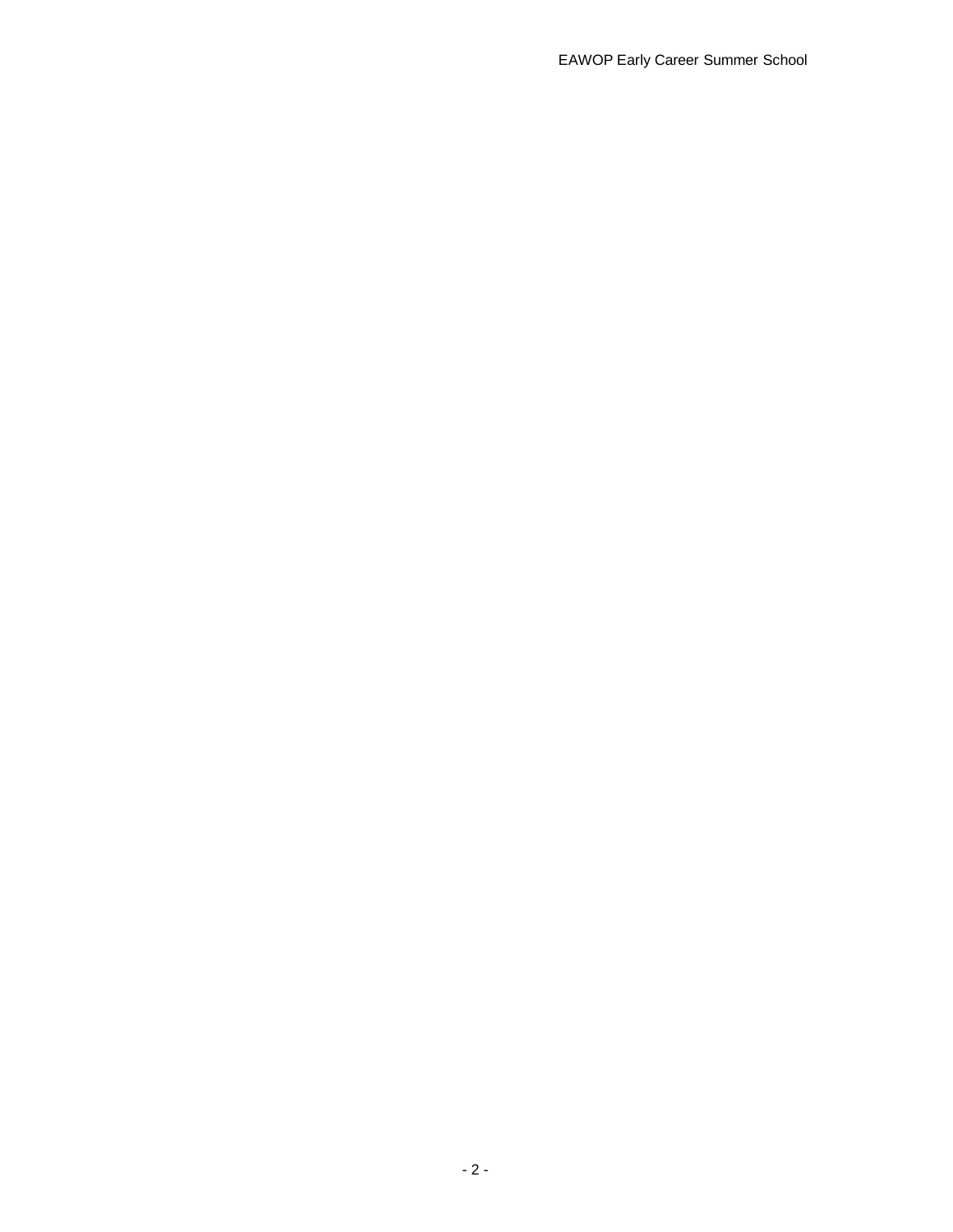# **INDEX**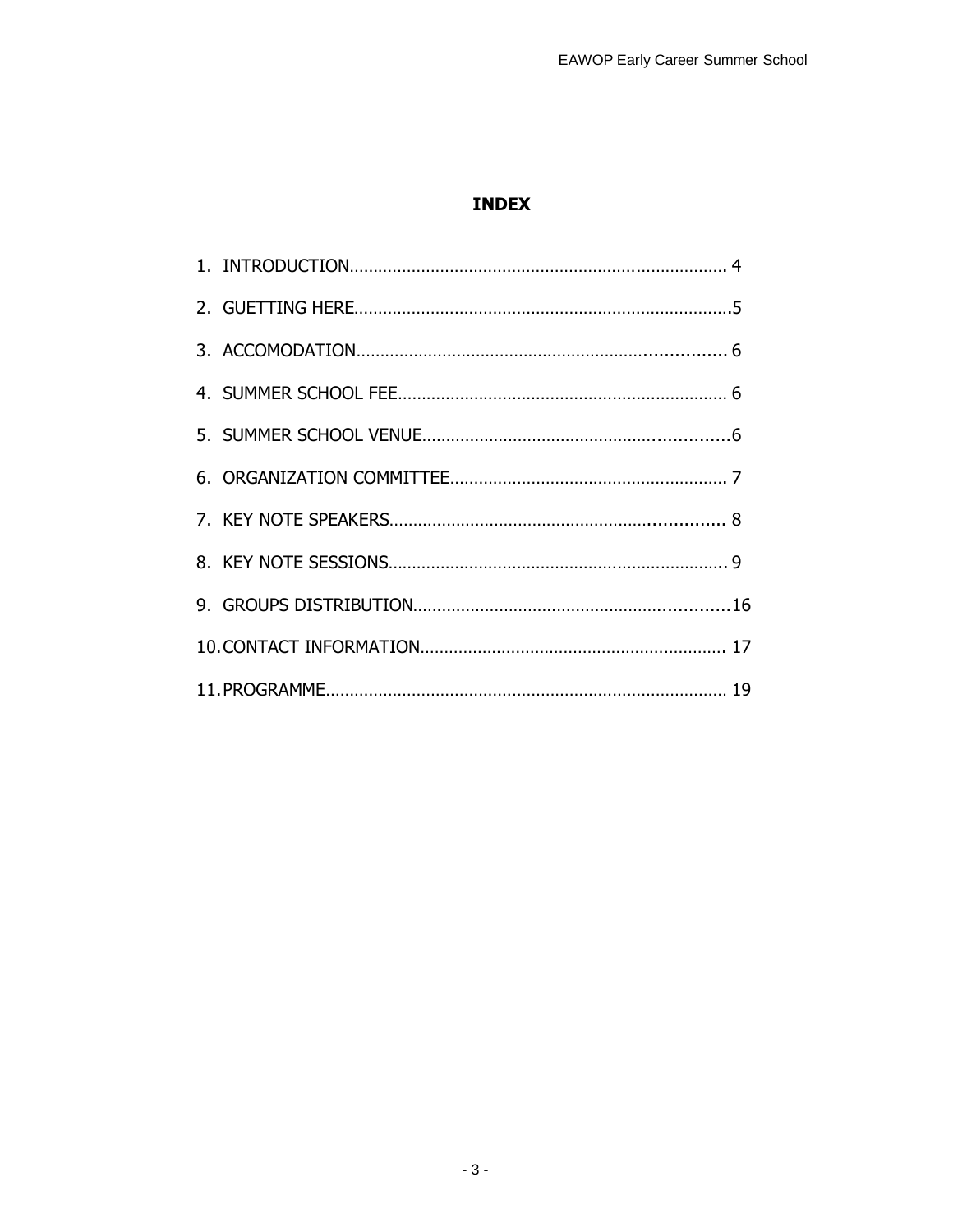### **1. INTRODUCTION**

**The Second EAWOP Early Career Summer School** is held in Valencia (Spain) from the  $11<sup>th</sup>$  to the  $17<sup>th</sup>$  of September 2010.

The aim of the Second EAWOP Early Career Summer School for Advanced Work and Organizational Psychology is to foster inner-European research collaborations and to support the development of promising researchers in this field. The summer school presents the unique opportunity for young researchers to meet with fellow researchers and prominent professors and discuss their own work as well as aspects of being a researcher. The summer school will consist of a variety of activities:

- 1. Key Notes (held by senior scholars)
- 2. Sessions on fund raising, publishing and research management (held by senior scholars)
- 3. Group sessions where participants will present and discuss their own research with fellow participants and senior scholars
- 4. Poster sessions
- 5. Company visit
- 6. Social activities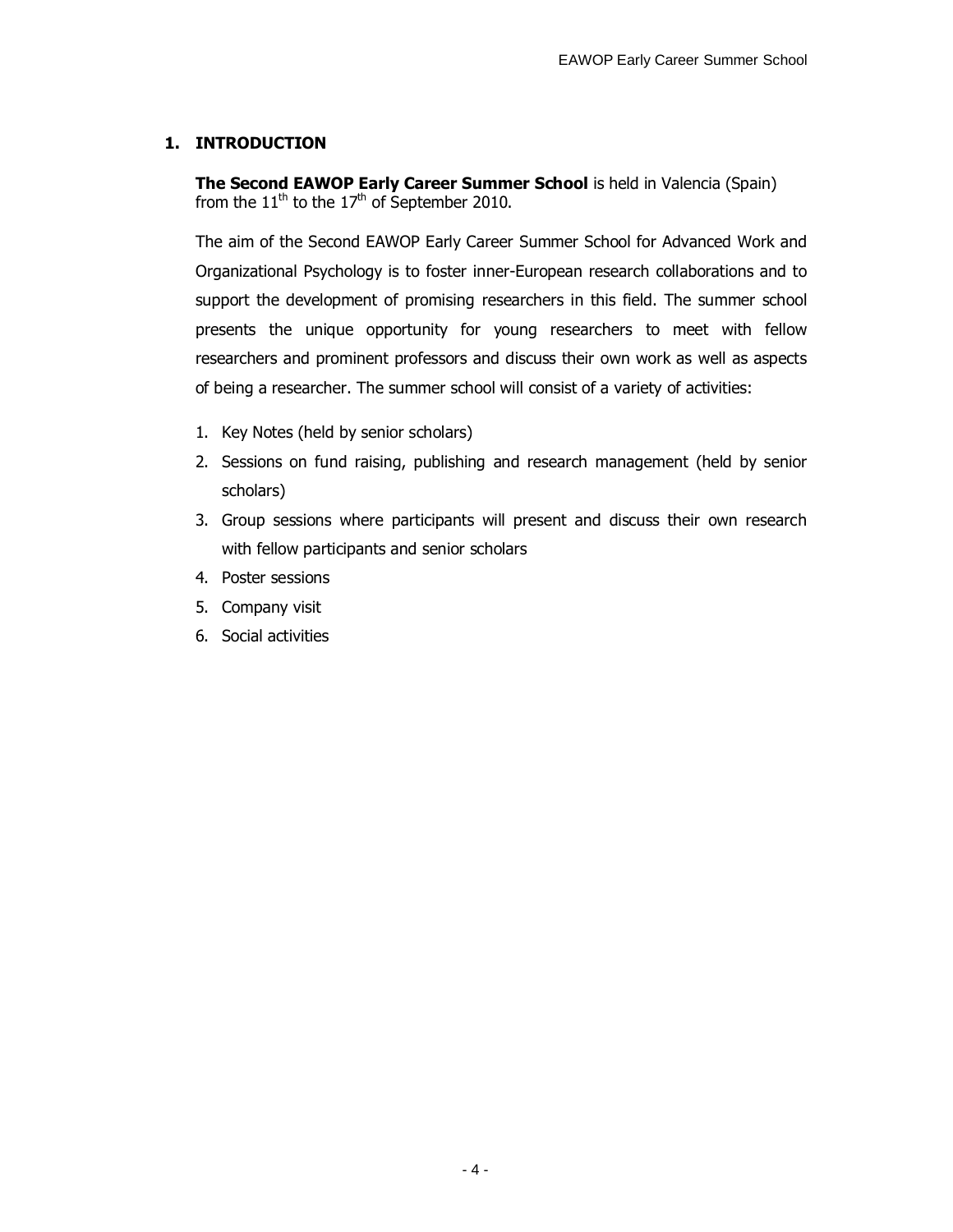### **2. GETTING HERE**

### **SHUTTLE BUS - September 11th**

- **a) 17.00-17.30** Valencia (Manises) airport
- **b) 17.30-18.15** Faculty of Psychology. **Address:**

Facultat de Psicologia- Universitat de València

Avda. Blasco Ibáñez, 21 46010-Valencia

The best way to get here is by subway **(metro)**: you should stop at

#### "**Facultats**"

### **SHUTTLE BUS - September 17th**

| a) | 9.00  | Hotel Borgia                    |
|----|-------|---------------------------------|
| b) | 10.30 | Valencia airport                |
| c) | 11.00 | Faculty of Psychology. Valencia |

#### **TRAIN**

From: Valencia train station (Estación del Norte)

To: Gandia train station, and viceversa please see: http://www.renfe.com/horarios/english/index.html

### **BUS INFORMATION**

If you prefer to go from Valencia to Gandía by bus, you could find more information at: http://www.alsa.es/portal/site/Alsa/

### **TAXI**

If you arrive late and there isn´t bus or train, there is a specific taxi company which arranges trips from Valencia to Gandía: http://www.taxival.net/prices.htm or you could just take a regular taxi at the front door of Valencia Airport.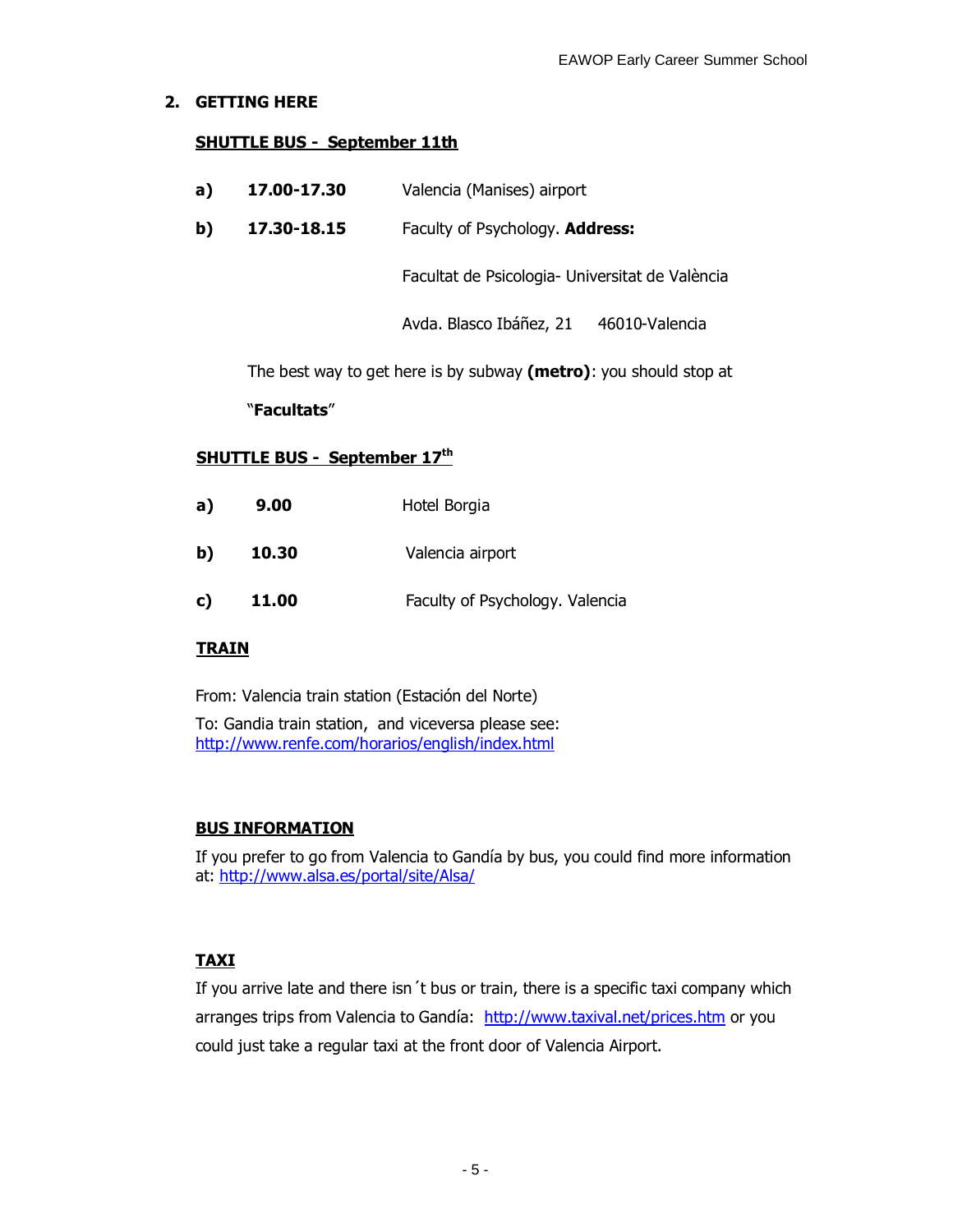# **3. ACCOMODATION**

Borgia Hotel: http://www.dchoteles.net/borgia/index.php Address: Avda. República Argentina, 5 – Gandía, (Valencia)- Spain. T: +34 96 287 81 09

### **4. SUMMER SCHOOL FEE**

### **The registration Summer School fee covers:**

- The Opening Ceremony and Welcome Reception
- Summer School participation
- Accommodation and full board
- Coffee breaks
- Company visit
- Guided Tour
- Summer school completion certificate

### **5. SUMMER SCHOOL VENUE**

The Summer School will be held at the International Center of Gandia, University of Valencia, 5 minutes walk from the Hotel facilities. Gandia is a historical city about 40 Kmts south Valencia and near the beach. http://www.uv.es/cig/c/index.htm

Address: Centro Internacional de Gandia Palau Ducal dels Borja Duc Alfons el Vell, 1 46701 GANDÍA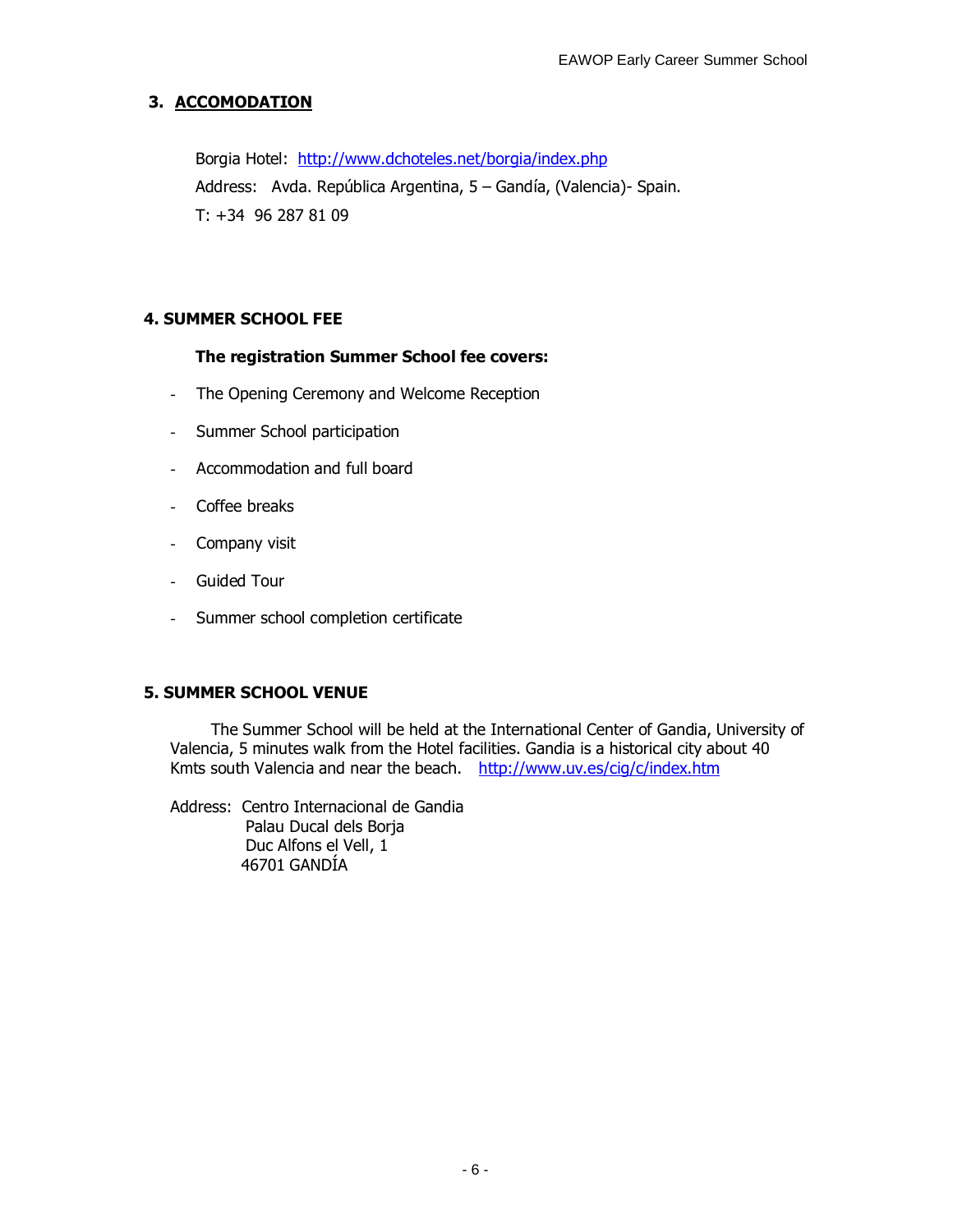### **6. ORGANIZATION COMMITTEE**

#### **José Maria Peiró Silla**

IDOCAL (Research Institute on Personnel Psychology, Organizational Development, and Quality of Working Life) & IVIE Department of Social Psychology University of Valencia (Spain) E-mail: jose.m.peiro@uv.es

#### **Arnold B. Bakker**

 Erasmus University Rotterdam The Netherlands E-mail: bakker@fsw.eur.nl

#### **Ann-Louise Holten**

The National Research Centre for the Working Environment (NRCWE) Copenhagen (Denmark) E-mail: alh@nrcwe.dk

#### **Carmen Carmona Rodríguez**

IDOCAL (Research Institute on Personnel Psychology, Organizational Development, and Quality of Working Life) Department of Research Methods and Diagnosis in Education University of Valencia (Spain) E-mail: carmen.carmona@uv.es

#### **Isabel Luján Gimeno**

Centre Internacional de Gandia (CIG) University of Valencia (Spain) E-mail: isabel.lujan@uv.es

#### **Yolanda Estreder Ortí**

IDOCAL (Research Institute on Personnel Psychology, Organizational Development, and Quality of Working Life) Department of Social Psychology University of Valencia (Spain) E-mail: yolanda.estreder@uv.es









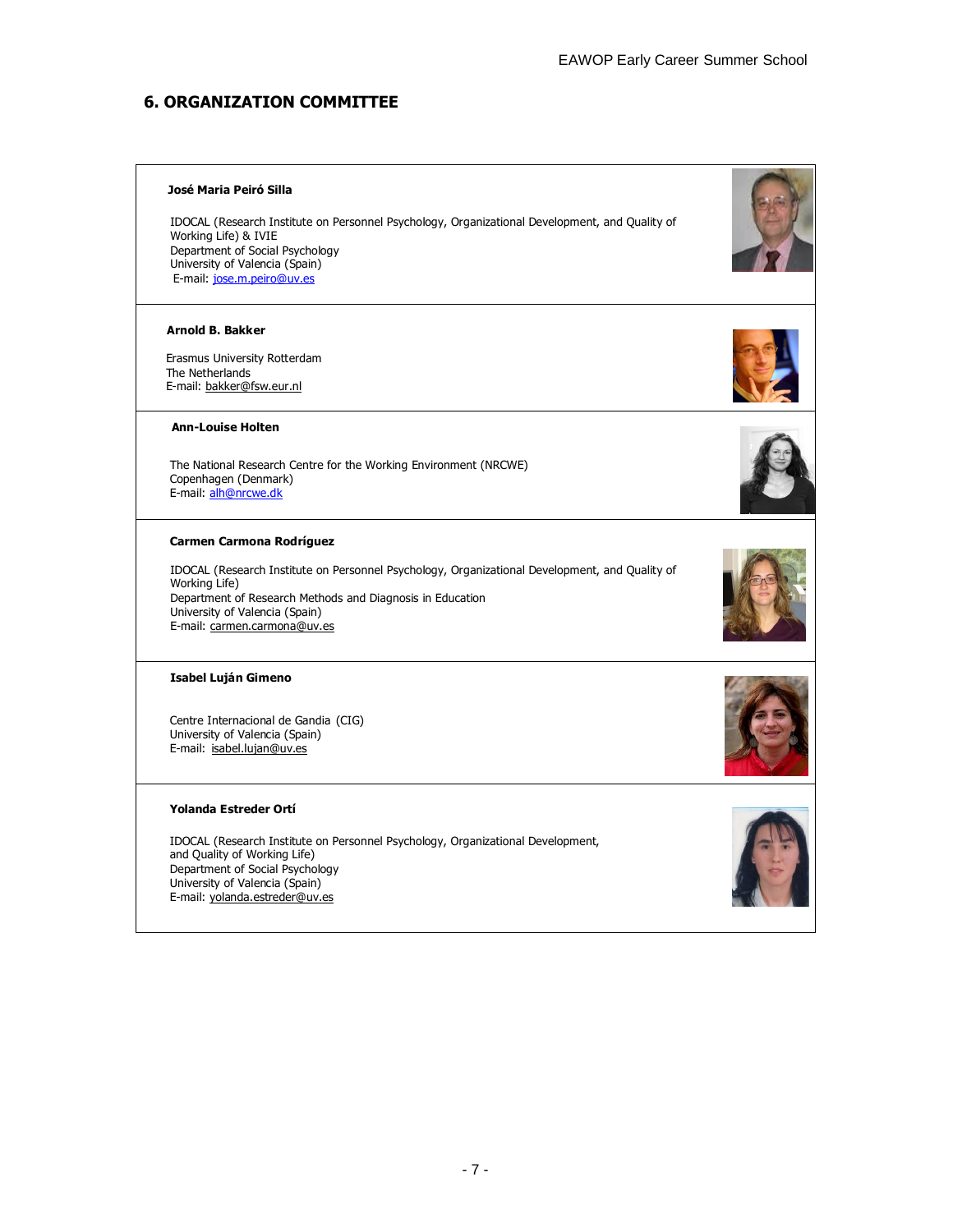### **7. KEY NOTE SPEAKERS**

#### **Arnold B. Bakker**

 Erasmus University Rotterdam The Netherlands E-mail: bakker@fsw.eur.nl

Keynote session on Work Engagement

#### **Remus Ilies**

 Michigan State University USA E-mail: ilies@bus.msu.edu

Keynote session on Diary Research on Employee Well-being



 University of Zurich Switzerland E-mail: m.kleinmann@psychologie.uzh.ch

 Keynote session on Construct Validity of Personnel Selection Methods and a session on Funds and Fundraising

#### **Vicente Gonzalez Romá**

University of Valencia Spain E-mail: Vicente.Glez-Roma@uv.es

Keynote session on Work-team Climate and a session on Publishing

#### **José Maria Peiró Silla**

 University of Valencia Spain E-mail: jose.m.peiro@uv.es

Keynote session on Organizational Change and Employee Participation

#### **Rob Briner**

 Birkbeck University of London UK E-mail: r.briner@bbk.ac.uk

Keynote session on Evidence-based Management and a session on Research Management

#### **Nik Chmiel**

 University of Chichester UK E-mail: N.Chmiel@chi.ac.uk

Keynote session on Workplace Safety









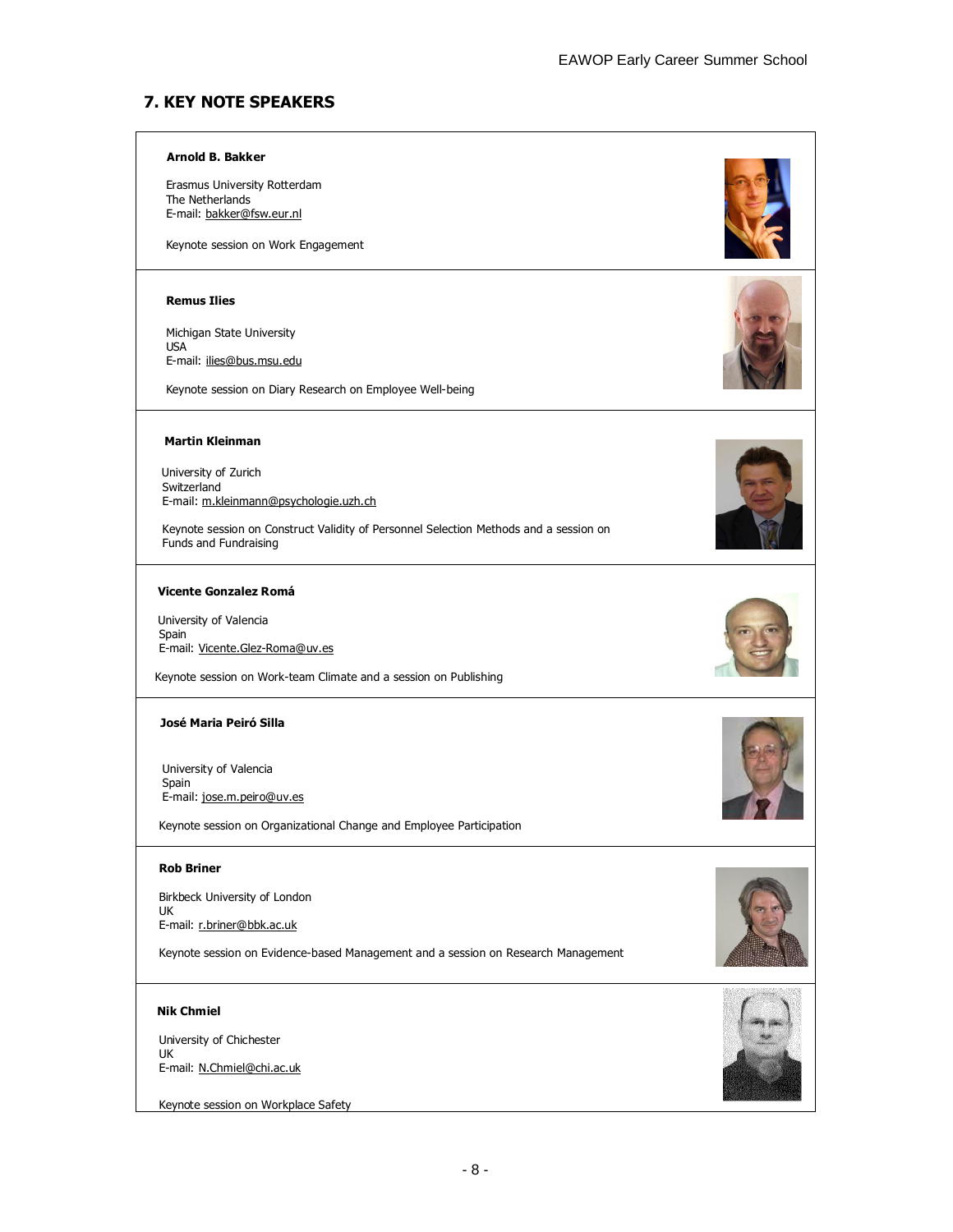#### **8. KEY NOTE SESSIONS**

#### **WORK ENGAGEMENT**

#### Prof. dr. Arnold B. Bakker, Erasmus University Rotterdam, The Netherlands

**Arnold B. Bakker** is full professor and chair at the Department of Work and Organizational Psychology at Erasmus University Rotterdam, The Netherlands. He is president of the European Association of Work and Organizational Psychology, and secretary-general of the Alliance of Organizational Psychology. His research interests include work engagement, burnout, spillover and crossover. His research has been published in journals such as Journal of Applied Psychology, Journal of Vocational Behavior, and Human Relations. He is the editor (with Michael Leiter) of Work engagement: A handbook of essential theory and research (Psychology Press), and the series editor of Current issues in Work and Organizational Psychology (Psychology Press). See also: www.arnoldbakker.com

#### **Abstract**

Engaged employees have high levels of energy and are enthusiastic about their work. Moreover, they are often fully immersed in their work so that time flies. The concept of work engagement is becoming more and more popular among scientists and practitioners, because the empirical evidence suggests that engagement is predictive of organizational performance. Research has consistently shown that job resources including social support from colleagues and supervisors, performance feedback, skill variety, and autonomy are positively associated with work engagement. Recent studies in this field start to illuminate how engaged employees stay engaged. In my presentation, I will discuss my research program on work engagement, and show how engaged employees stay engaged by proactively changing their own work environment.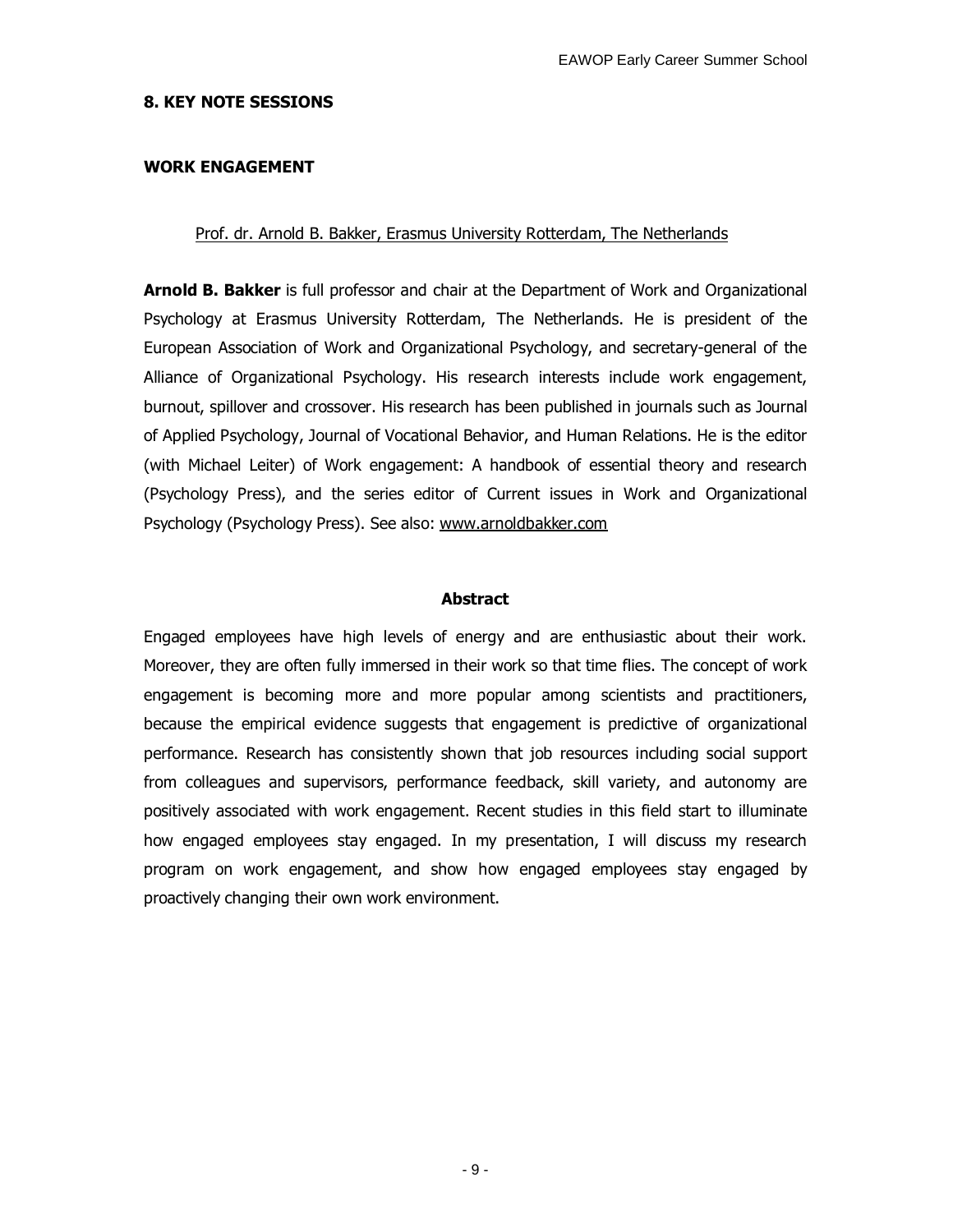### **EVIDENCE-BASED MANAGEMENT**

#### Prof. dr. Rob Briner, Birkbeck, University of London. United Kingdom.

**Rob Briner** is Professor of Organizational Psychology. His research focuses on the reciprocal links between work and various aspects of well-being such as moods and emotions. His other interests include the psychological contract at work, absence, ethnicity, work-nonwork relationships, and contextual performance. He is also involved with a number of evidencebased management initiatives. He has published in journals such as Journal of Occupational and Organizational Psychology, Journal of Organizational Behavior, and Journal of Vocational Behavior. Rob Briner is currently on the editorial board of a number of journals including Journal of Organizational Behavior, Human Relations, and International Journal of Work, Organisation and Emotion and was Associate Editor of Human Relations from 1997-2007. He has edited special issues of a number of journals including European Journal of Work and Organizational Psychology , Occupational Medicine and Human Relations. Currently, prof. Briner is Consultant Editor for Organizational Psychology for Wiley-Blackwell.

#### **Abstract**

Evidence-based management: Where's it from and where's it going? How do you do it? How is it relevant to Organizational Psychology?

The notion of evidence-based management (EBMgt) though relatively new and undeveloped has attracted some support and some criticism. The origins of EBMgt can be traced to parallel (though very different) developments in other areas of practice such as medicine. At the same time, the notion that management and OP research should, where relevant, inform management and OP practice is as old the academic discipline of management itself. Some of the critiques of EBMgt are aimed at what is perceived to be a 'movement' and a particular view about what EMBgt entails. However, activity to date does not suggest a large nor active 'movement' nor much agreement about what EBMgt might be. Given this context, where might EBMgt be going? And how do you do EBMgt? They key role of systematic reviews of evidence will be considered.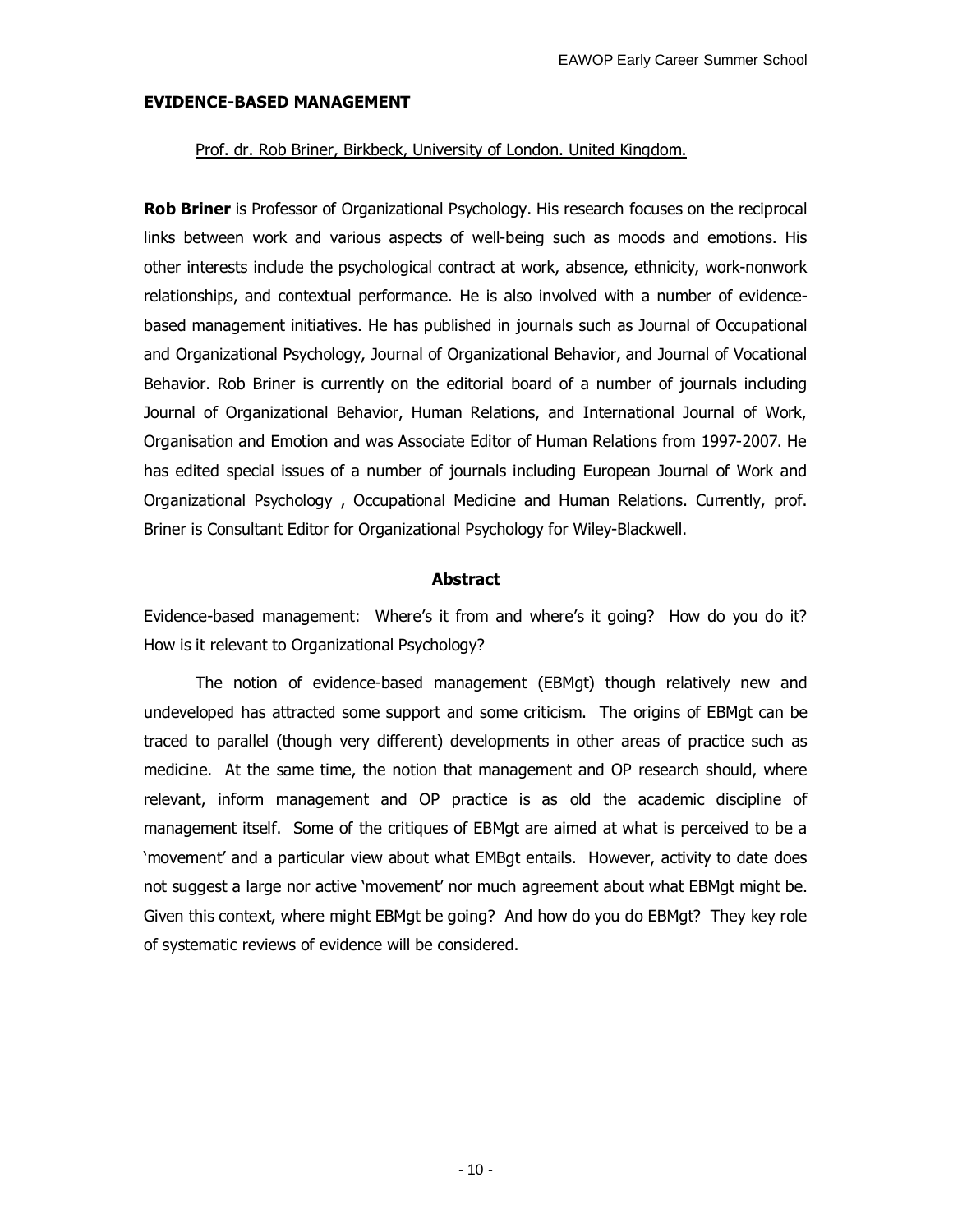#### **WORKPLACE SAFETY**

#### Dr. Nik Chmiel, University of Chichester. United Kingdom

**Nik Chmiel** is the Head of Psychology and Counselling, Programme Co-ordinator BSc Psychology at the University of Chichester. Nik is a Chartered Occupational Psychologist, and past president of the European Association of Work and Organizational Psychology 2003- 2007. He is on the policy committee for the British Psychological Society publication 'the Psychologist' and an associate editor of the European Journal of Work and Organizational Psychology. His research interests focus on psychology in the workplace, and include the psychology of safety at work, job stress and work engagement. He has published in journals such as Journal of Occupational Health Psychology and Personality & Individual Differences. He is an academic Referee of several journals as Applied Cognitive Psychology; Behavioural Research Methods, Instruments, and Computers; British Journal Of Psychology; European Journal of Work & Organizational Psychology and Journal of Occupational Health Psychology.

### **Abstract**

Countries and Organizations are both concerned about accidents at work. Many countries have extensive Health and Safety legislation in place requiring organizations to establish safe work systems and identify and control hazards, and employees to comply with safety procedures. Retrospective analyses of past accidents has led to a view that both organizational practices and individual behaviours are implicated in major accidents, leading to the proposal of a general accident causation scenario (GACS). Of key interest to work and organizational psychologists, the GACS proposes that it is unsafe behaviour that leads to accidents unless organizational/system safeguards and defences prevent it. Unsafe behaviours are hypothesised to arise from psychological precursors such as lack of attention or a poor attitude toward safety. Psychological precursors, in turn, are elicited through organizational practices and the working environment, called general failure types (GFTs). Examples of GFTs include bad equipment design, poor training for safety, requiring operation under extreme time pressure, poor safety procedures, poor communications, and poor management approaches to safety. In this talk this conceptualisation of accident causation will be examined by reference to other approaches to safety that incorporate organizational influences on safety behaviour and accidents, and to empirical evidence from survey data. This approach throws up several interesting questions that have received scant research attention, and these will be discussed. One result is the acknowledgement that traditional approaches to safety have largely ignored established theorising in occupational health psychology that investigates the relationships between jobs and stress. This gap is addressed by the presentation of a study that uses the Job Demands/Resources Model as a framework to predict safety behaviour, and which then considers the role of traditional approaches to safety in it.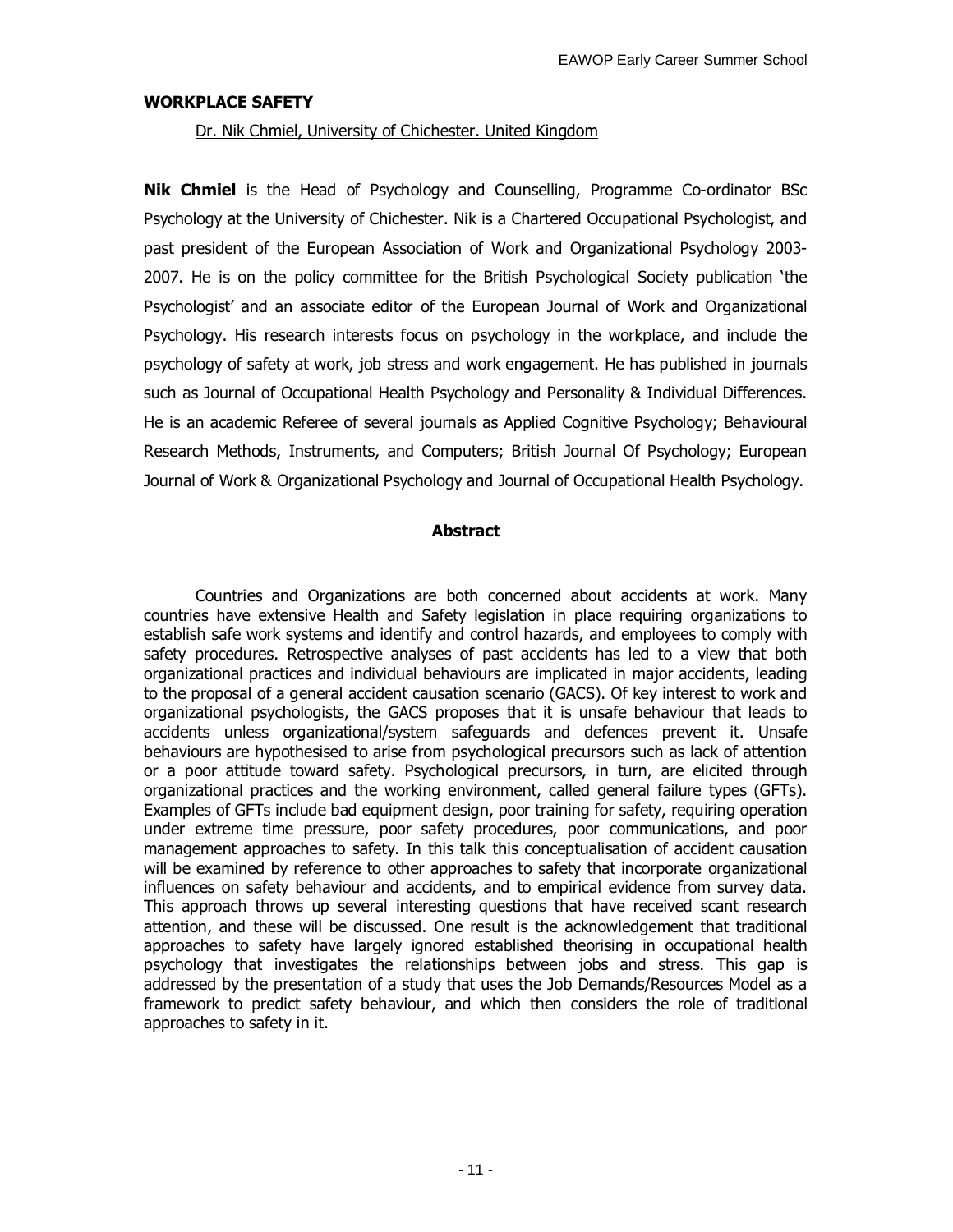#### **WORK-TEAM CLIMATE**

#### Prof. Dr. Vicente González-Romá. University of Valencia. Spain

**Vicente González-Romá** is full professor of Work and Organizational Psychology at the University of Valencia, Spain. Currently, he is the Editor of the European Journal of Work and Organizational Psychology, and Contributing Editor of the Journal of Applied Psychology. His research has been published in journals such as Journal of Applied Psychology, Journal of Personality and Social Psychology, Journal of Vocational Behavior, European Journal of Work and Organizational Psychology, Journal of Occupational and Organizational Psychology, Multivariate Behavioral Research, and Structural Equation Modeling. His research interests include team climate, team processes, collective mood, burnout and engagement, and leadership. He is also serving as the Director of the Observatory of Job Insertion and Occupational Guidance of the University of Valencia.

#### **Work-Team Climate Abstract**

Research in organizational climate has a long tradition in our discipline. Traditionally, a work unit's climate (e.g., team, department, organization) has been operationalized as the average of the unit members' climate perception. This operationalization has neglected the role that within-unit dispersion in climate perceptions may have to understand work units' emergent states, processes, and outcomes. In this presentation, I propose a conceptualization of team climate as a configural unit property that allows researchers to investigate the relationship between dispersion dimensions in work-team climate and team processes and outcomes. Moreover, some empirical evidence about the aforementioned relationship will be presented.

#### **How to Publish in Scientific Journals Abstract**

Publishing in scientific journals is one of the tasks that we, as researchers, must accomplish. Especially at the beginning of an academic career, this task may appear as highly difficult and tough. But fortunately, it involves a number of elements (e.g., strategies, competences) that can be learnt and practiced. In this session, we will focus on some of these elements with the goal of improving the quality and publishability of our research papers.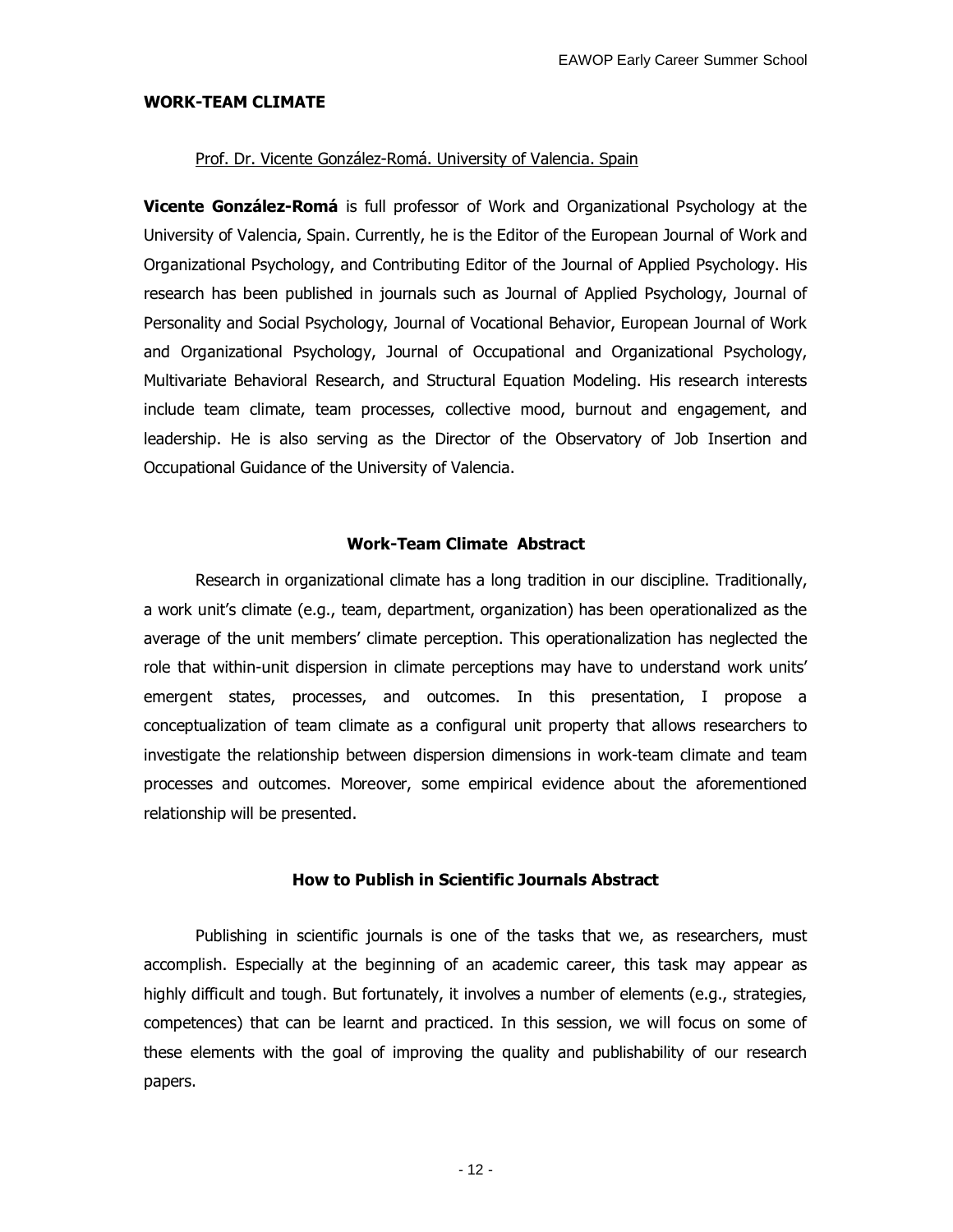#### **DIARY RESEARCH**

#### Prof. Dr. Remus Illies. Michigan State University. USA

**Remus illies** is Professor of Management, at the Eli Broad College of Business and Graduate School of Management, Michigan State University. Dr. Ilies's work in these areas has been published in premier scholarly journals such as Academy of Management Journal, Journal of Applied Psychology, Journal of Organizational Behavior, Leadership Quarterly, Organizational Behavior and Human Decision Processes, Personnel Psychology, and Psychological Bulletin. Currently, Dr. Ilies serves on the editorial boards of Journal of Applied Psychology, Journal of Management, Journal of Organizational Behavior, Leadership Quarterly and Psihologia Resurselor Umane. His research focuses on topics such as individual differences, employee well-being, work-family processes, attitudes, leadership and motivation, with a particular interest in understanding the role of emotional processes in explaining outcomes relevant to these research topics. For his research, professor Ilies has received numerous awards, most recently the Early Career Achievement Award, Human Resources Division of the Academy of Management, 2010 and the 2009 Cummings Scholarly Achievement Award, recognizing an early- to mid-career scholar, from the Organizational Behavior Division of the Academy of Management.

#### **Diary Research on Employee Well-being Abstract**

In this presentation, I will first give an overview of the nature and importance of diary research on employee well-being. Then, I will explain the differences between traditional cross-sectional research and diary research, and show how the repeatedmeasures data collected in diary studies can be used to study both between- and withinindividual difference in well-being. I will also explain how diary data are analyzed with multilevel modeling. Next, I will illustrate the types of research questions that diary research can answer through examples of diary studies from applied psychology and organizational behavior that focused the effects of various work demands and experiences on indicators of employee well-being. Finally, I will present several suggestions for future diary studies on the topic.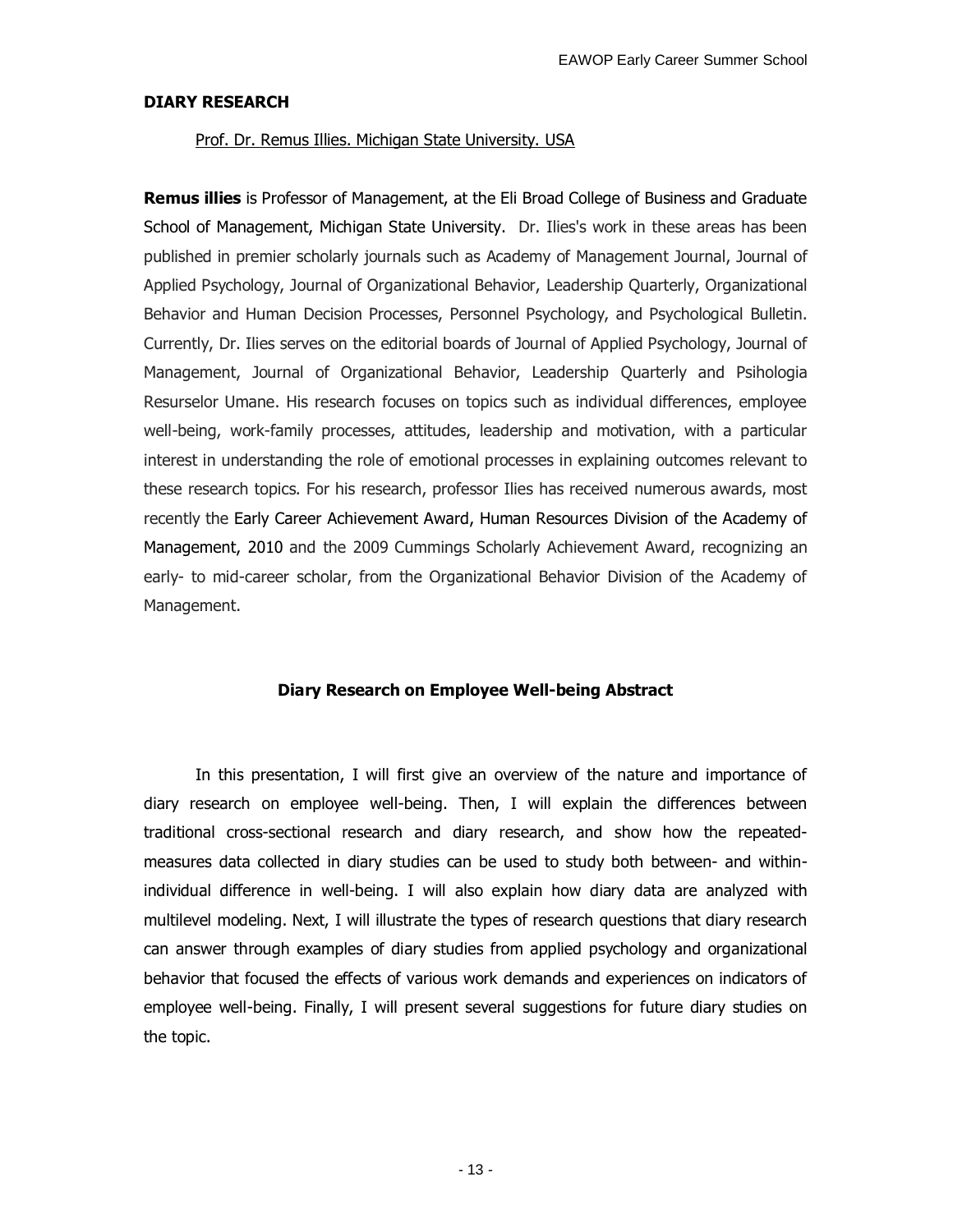### **PERSONNEL SELECTION**

Prof. Dr. Martin Kleinmann. University of Zurich, Switzerland.

**Martin Kleinmann** is a professor of Work and Organizational Psychology at the University of Zurich, Switzerland. He studied psychology and computer sciences at the Universities of Kiel and Konstanz, Germany. After his dissertation (topic: Reactivity of assessment centres) he received a full professorship at the University of Marburg, Germany. He also worked as a consultant for several years in the field of personnel selection. His books about personnel selections are published in German and translated into Russian. Journal articles of Martin Kleinmann dealing with the construct validity of personnel selection procedures are published in the Journal of Applied Psychology, Personnel Psychology, Human Performance, International Journal of Selection and Assessment among others. Currently, he is the president of the German Society of Work and Organizational Psychology http://www.aodgps.de and one of the editors of the leading German journal of personnel psychology.

### **Construct Validity of Personnel Selection Methods Abstract**

Personnel selection procedures such as assessment centers, structured interviews, and personality inventories are useful predictors of candidates' job performance. But they also lack on construct-related validity. In addition to existing explanations for their criterionrelated validity and their insufficient construct validity, I suggest that candidates' ability to identify the criteria used to evaluate their performance during a selection procedure contributes to their criterion-related validity. Conceptually, the ability to identify criteria might be framed in the broader literature on peoples' ability to read situational cues. Based on theoretical approaches and a body of empirical results, the potential of this ability to account for selection results and for performance outcomes on the job is outlined. Finally, implications for future research are presented.

### **Funds and Fundraising Abstract**

The beginning work and organisational scientist may have a lot of interesting ideas for his or her own future research. But normally European universities do not fund research directly; they pay for salaries of their researchers but not for the research itself. So the researcher needs to get money from national (or international) funding organisations. Such national research funding organisations exist in every European country. The way to write successful proposals is often in some aspects for applicants nontransparent. In the workshop it will be presented step by step possible ways to write a successful research proposal for national funding organisations. As well possible contents of proposals as selling arguments will be discussed. Typical mistakes that lead to rejections are also presented and discussed as ways to handle these unpleasant incidents. Tips for beginning researchers to write successful proposals and the funding organisations of all countries in Europe are also described.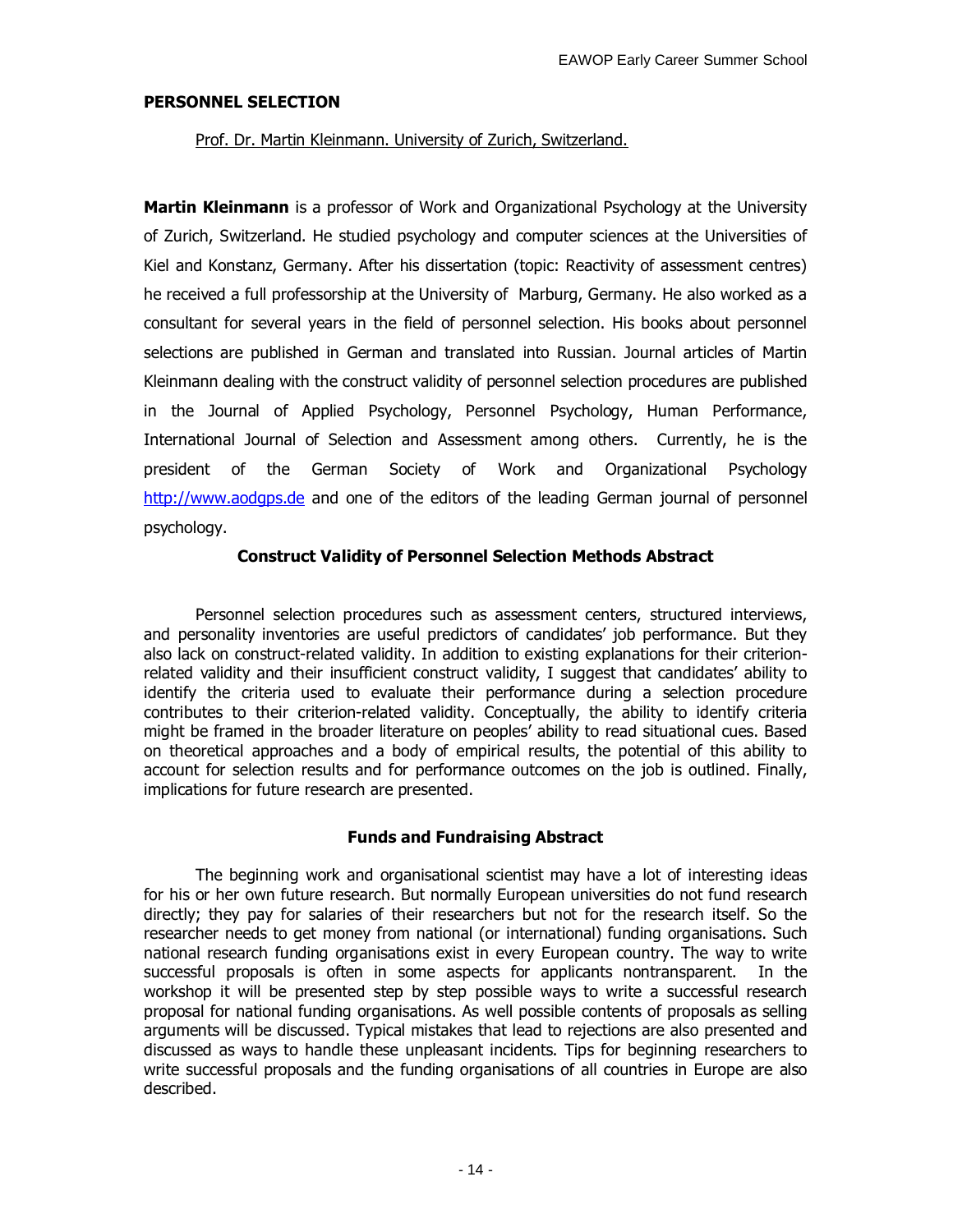#### **ORGANIZATIONAL CHANGE**

Prof. Dr. José M. Peiró Silla. University of Valencia. Spain.

**José María Peiró** is Full Professor of Work and Organizational (W&O) Psychology at the University of Valencia. He is Director of the Research Institute of Human Resources Psychology, Org. Development and Quality of Working life (IDOCAL). He is also senior researcher at the IVIE (The Valencian Institute of Economic Research). Prof. Peiró is President elect of the International Association of Applied Psychology (IAAP). He served as President of the European Association of Work and Organizational Psychology (EAWOP), Fellow member of the Society for Industrial and Organizational Psychology (SIOP), and the European Academy of Occupational Health Psychology (EAOHP). He is the coodinator of the Erasmus Mundus Master Program of Work, Organization and Personnel Psychology taught by a consortium of five European Universities: Barcelona, Bologna, Coimbra, Paris and Valencia. He has been member of the Europsy Project and also a former Associate Editor of the European Journal of Work and Organizational Psychology. He has published articles in scientific journals on occupational stress, psychosocial risk prevention at work, absenteeism training in organizations, organizational climate, team work, and customer satisfaction in service organizations. His research has been published in journals such as Journal of Applied Psychology, Journal of Vocational Behavior, European Journal of W&O Psychology, Applied Psychology and Internantional Review.

#### **Abstract**

Leadership and Occupational Health: Research and Intervention

In this presentation, the role of leadership in promoting work and organizational health and well-being at an individual and collective (work unit and company) level will be analysed. Special attention will be paid to psychosocial risk factors and work stress. In order to do it, first, the recent trends in work stress conceptualization and theoretical models will be outlined. Special attention will be paid to the perspective of positive psychology. This analysis will provide insights relevant to promote stress prevention at work. Moreover, the multiple roles leadership can play at an individual and collective level in work stress will be revised and special attention will be paid to the role played by leadership on stress from a cross-level approach. Shared leadership and its implications for work stress will also be considered, and finally, the implications from the empirical evidence and knowledge available for the assessment of leadership and for intervention will be discussed. In this point the interventions on occupational health will be reviewed from the point of view of the theory that has grounded them.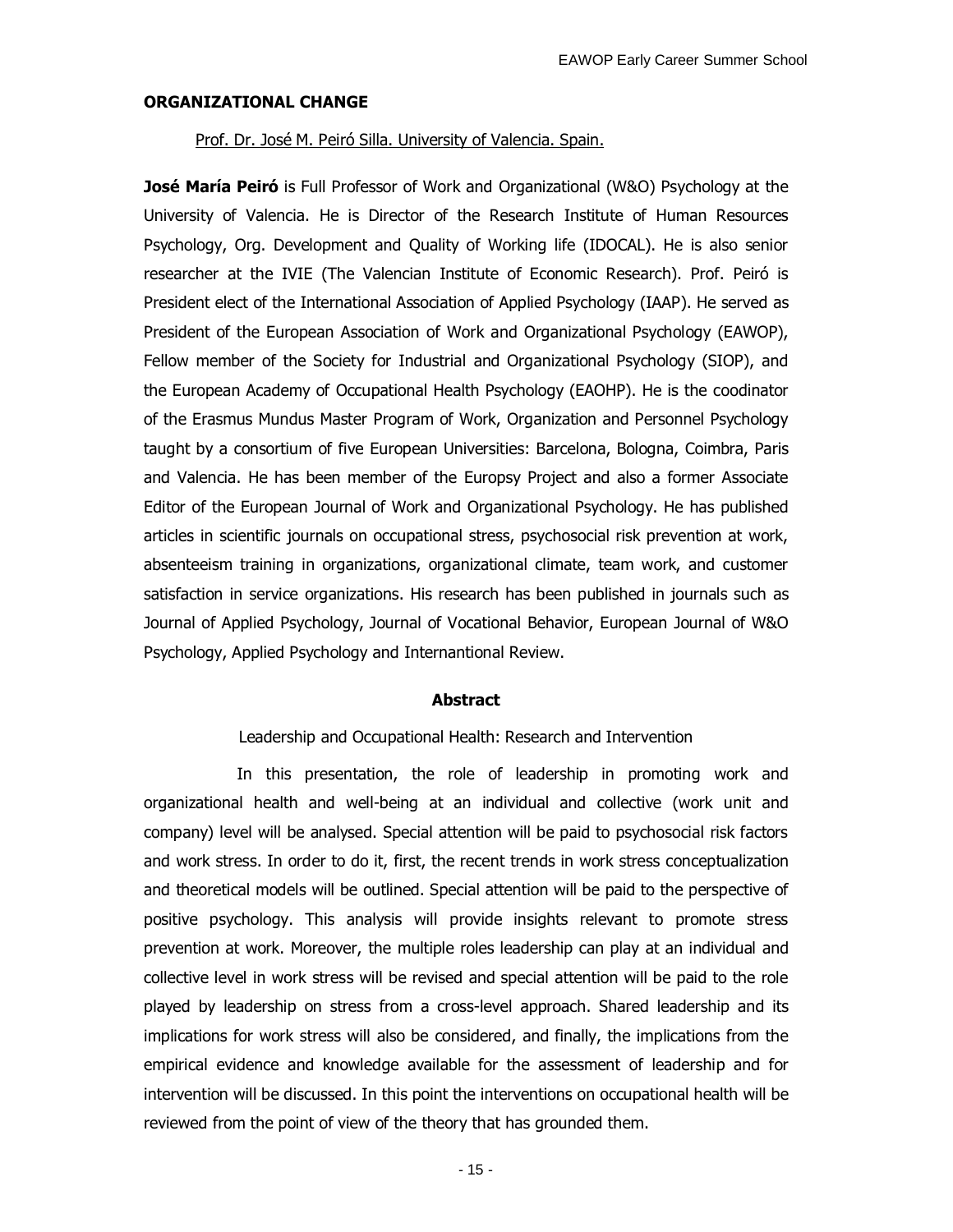# **9. GROUPS DISTRIBUTION**

Workgroup rooms are located at the International Center of Gandia (CIG) of the Unversity of Valencia.

| <b>WORK ENGAGEMENT</b>             | AULA 1                |
|------------------------------------|-----------------------|
| TEAM ORGANIZATION AND TEAM CLIMATE | AULA <sub>2</sub>     |
| PERSONNEL SELECTION                | AULA 3                |
| <b>WORKPLACE SAFETY</b>            | AULA <sub>4</sub>     |
| METHODOLOGY DIARY RESEARCH         | MEETING ROOM 1        |
| ORGANIZATIONAL CHANGE              | <b>MEETING ROOM 2</b> |
| EVIDENCE-BASED MANAGEMENT          | MEETING ROOM 3        |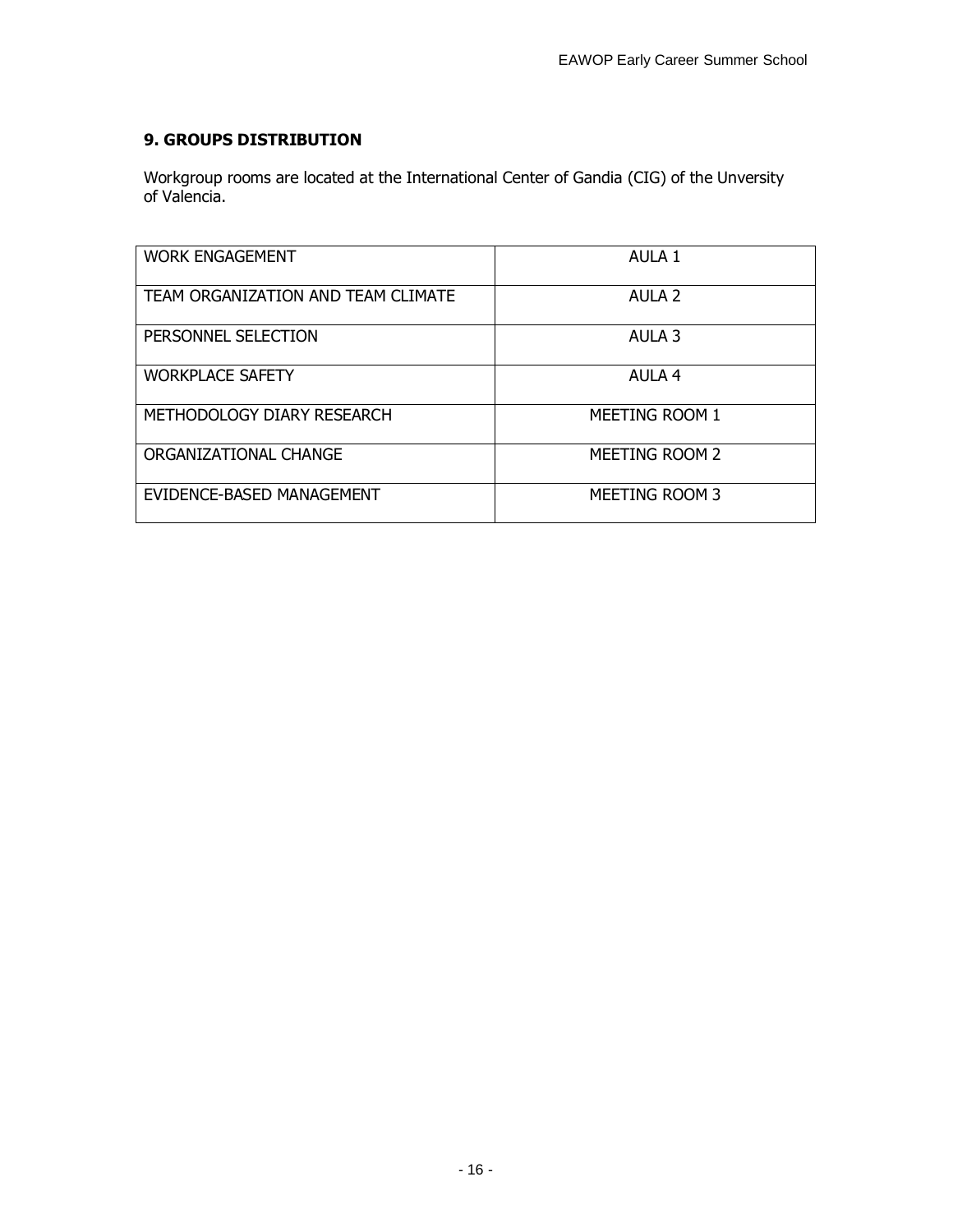## **10. CONTACT INFORMATION**

Carmen Carmona Rodríguez

**Carmen.carmona@uv.es**

**Telf.: +34 96.386.43.30**

Yolanda Estreder Ortí:

**Yolanda.estreder@uv.es**

**Telf.: +34 96.386.45.76**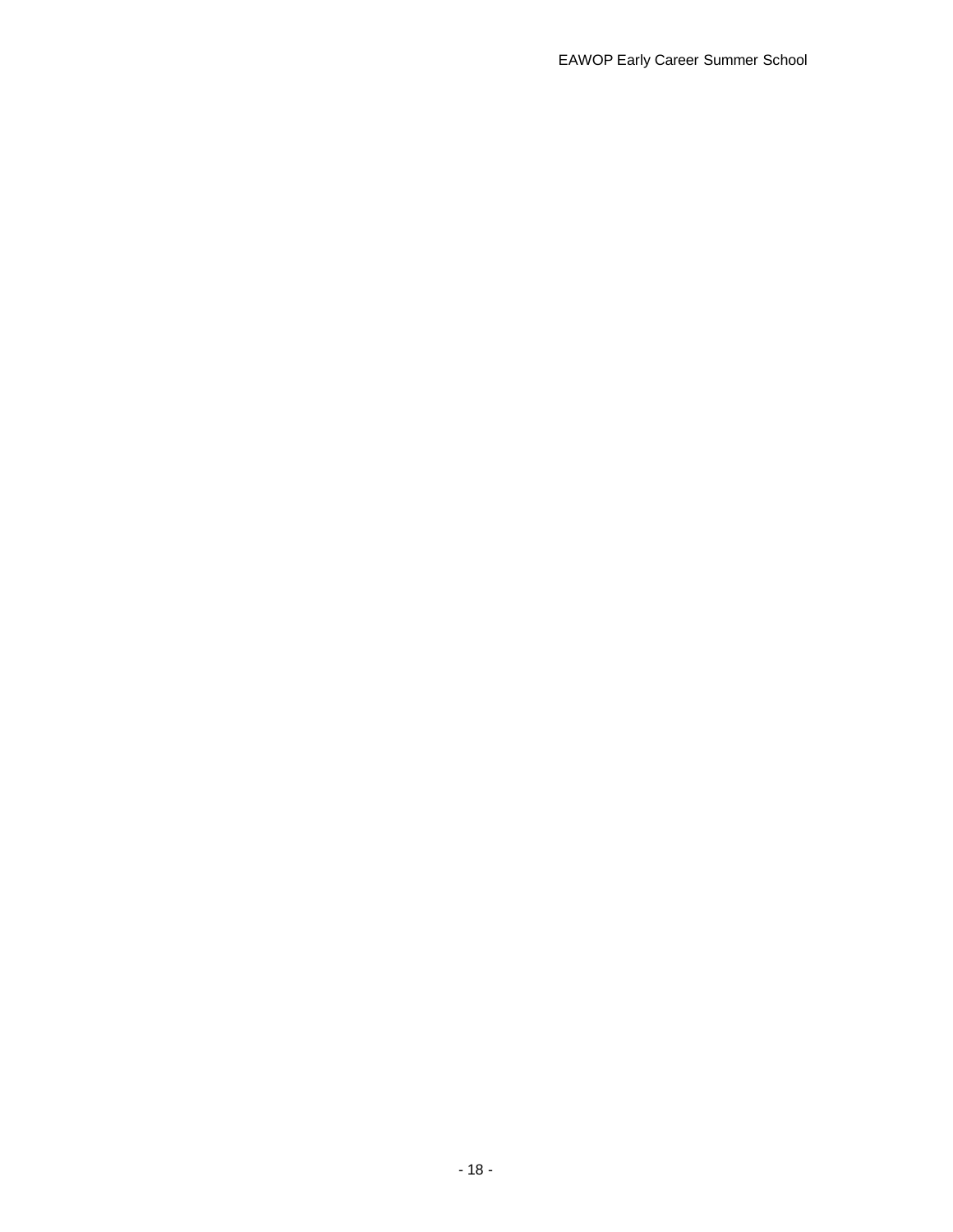# **11. PROGRAMME**

|             | Saturday 11th      | Sunday 12th                              | Monday 13th                  | Tuesday 14th                     | <b>Wednesday 15th</b>                      | Thursday 16th            | Friday 17th                      |
|-------------|--------------------|------------------------------------------|------------------------------|----------------------------------|--------------------------------------------|--------------------------|----------------------------------|
| $8.30 - 9$  | <b>Arrival Day</b> | 8.40 Front door of<br>the Hotel          |                              |                                  | 8.15 Shuttle<br><b>Bus</b>                 |                          | <b>Departure</b><br>9.00 Shuttle |
|             |                    |                                          |                              |                                  | Borgia Hotel                               |                          | <b>bus</b>                       |
| 9.9.30      |                    | KN 1. Aula 1                             | GS <sub>3</sub>              | KN 4. Aula 1                     | <b>FORD</b>                                | KN 6. Aula 1             | <b>Hotel Borgia</b>              |
|             |                    | Prof. Martin                             |                              | Prof. José M.                    | Company visit                              | <b>Prof. Vicente</b>     |                                  |
|             |                    | Kleinmann                                |                              | Peiró                            | KN 5. Prof.                                | González-Romá            |                                  |
| $9.30 - 10$ |                    | <b>Construct Validity</b>                |                              | Leadership and                   | <b>Arnold Bakker</b>                       |                          | 10.30                            |
| 10.10.30    |                    | of Personnel<br><b>Selection Methods</b> |                              | Occupational<br>Health: Research | Work Engagement                            | <b>Work-team Climate</b> | Valencia                         |
|             |                    |                                          |                              | and Intervention                 | D. Jose Abargues                           |                          | Airport                          |
| 10.30-11    |                    | **Coffee/break                           | <i>**</i> Coffee/break       | <i>**</i> Coffee/break           | <b>Human Resources</b><br>Manager of FORD- | <i>**</i> Coffee/break   |                                  |
| 11.11.30    |                    | GS <sub>1</sub>                          | <b>KN 2. Aula 1</b>          | GS <sub>4</sub>                  | <b>Almusafes Plant</b>                     | GS <sub>6</sub>          | 11.00                            |
| 11.30.12    |                    | <b>Presentations</b>                     | Prof. Rob Briner             |                                  | Role and function<br>of the HR Dep.        |                          | Faculty of<br>Psychology         |
| 12.12.30    |                    |                                          | Evidence-based<br>Management |                                  | Ford Spain:<br>Practices and               |                          |                                  |
| 12.30.13    |                    |                                          |                              |                                  | <b>Policies</b>                            |                          |                                  |
| 13.14.30    |                    | LUNCH*                                   | LUNCH*                       | LUNCH*                           | LUNCH*                                     | LUNCH*                   |                                  |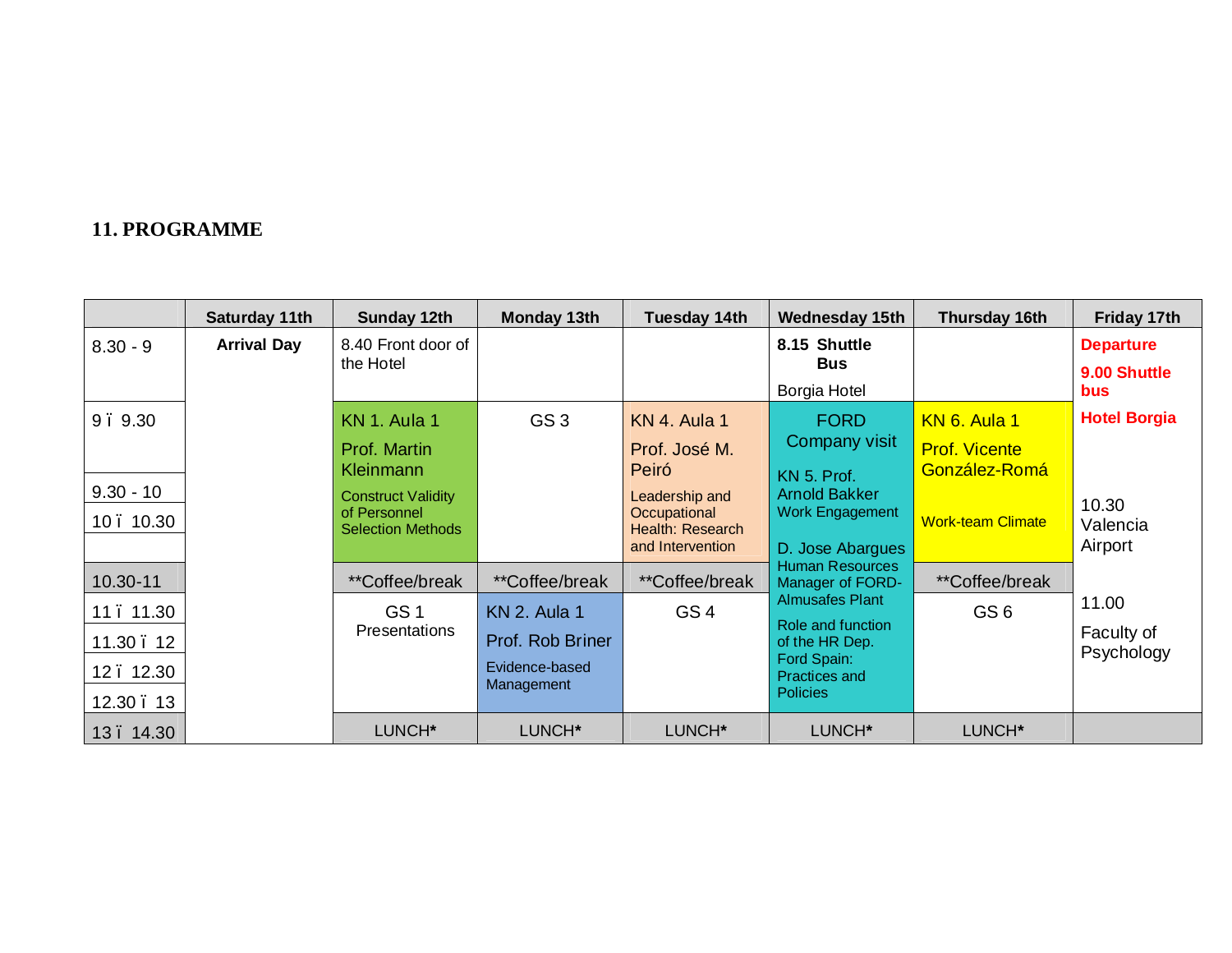| 14.30.15<br>15.15.30<br>15.30.16 |                                                              | GS <sub>2</sub><br>Presentations | CP 2. Aula 1<br>Prof. Martin<br><b>Kleinmann</b><br><b>Funds and</b><br>Fundraising | Poster<br>preparation<br>15.00 Poster<br>session. Aula 1 | <b>KN 5. Aula 1</b><br>Prof. A. Bakker<br><b>Work</b><br>Engagement<br><b>Discussion</b> | CP 3. Aula 1<br><b>Prof. Vicente</b><br>González-Romá<br>How to publish |  |
|----------------------------------|--------------------------------------------------------------|----------------------------------|-------------------------------------------------------------------------------------|----------------------------------------------------------|------------------------------------------------------------------------------------------|-------------------------------------------------------------------------|--|
| 16.16.30                         |                                                              | **Coffee/break                   | **Coffee/break                                                                      | **Coffee/break                                           | **Coffee break                                                                           | <i>**</i> Coffee break                                                  |  |
| 16.30.17                         |                                                              | CP 1. Aula 1                     | <b>KN 3. Aula 1</b>                                                                 | Poster session                                           | GS <sub>5</sub>                                                                          | KN 7. Aula 1                                                            |  |
|                                  | <b>AIRPORT</b><br><b>SHUTTLE BUS</b>                         | Prof. Rob Briner                 | <b>Prof. Remus</b><br><b>Ilies</b>                                                  |                                                          |                                                                                          | Prof. Nik Chmiel                                                        |  |
| 17.17.30                         |                                                              | Research                         | <b>Diary Research</b>                                                               |                                                          |                                                                                          | <b>Workplace Safety</b>                                                 |  |
| 17.30.18                         |                                                              | Management                       | on Employee<br><b>Well-being</b>                                                    |                                                          |                                                                                          |                                                                         |  |
| 18.18.30                         | <b>FACULTY OF</b><br><b>PSYCHOLOGY</b><br><b>SHUTTLE BUS</b> |                                  |                                                                                     | <b>Voting Best</b><br>Poster                             |                                                                                          | GS 7 - Summer<br>school evaluation                                      |  |
| 18.30.19                         | (18.15)                                                      |                                  |                                                                                     |                                                          | <b>Guided Tour</b>                                                                       |                                                                         |  |
| 19.19.30                         |                                                              |                                  |                                                                                     |                                                          |                                                                                          | <b>ClosingCeremony**</b>                                                |  |
| 19.30.20                         | <b>Arrival at Hotel</b>                                      |                                  |                                                                                     |                                                          |                                                                                          | <b>Drinks Reception **</b>                                              |  |
| 20.20.30<br>20.30.21             | 20.15 Opening *<br><b>Ceremony</b>                           | DINNER *                         | DINNER *                                                                            | DINNER *                                                 | DINNER *                                                                                 | DINNER *                                                                |  |
| 21.21.30                         | <b>DINNER</b> *                                              |                                  |                                                                                     |                                                          |                                                                                          |                                                                         |  |

\* Hotel \*\* Sala de Exposiciones